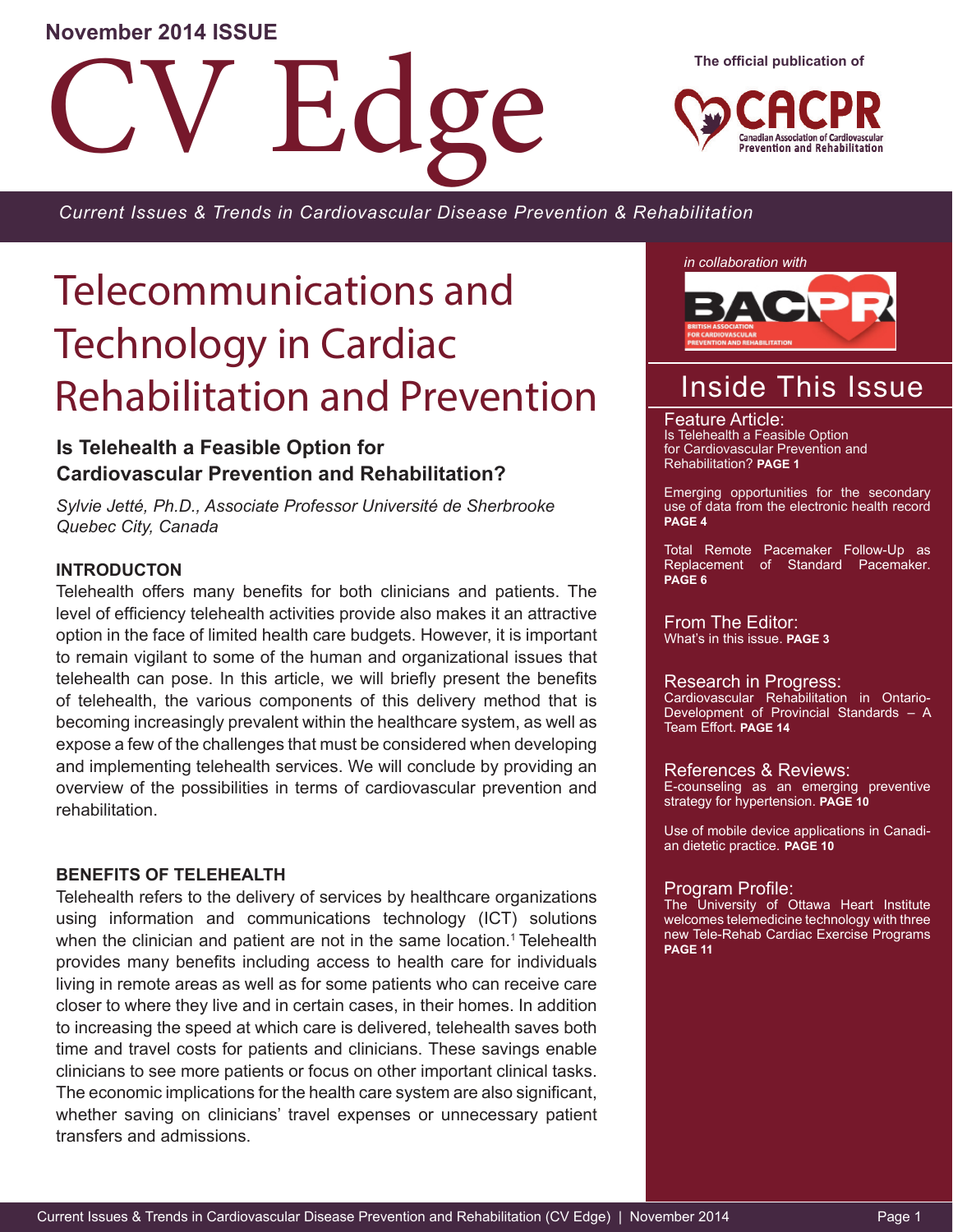## **MULTIPLE FACETS OF TELEHEALTH**

Telehealth is a broader term than telemedicine as it encompasses remote clinical tasks that reach beyond the scope of medical practice. For example, telehealth allows for patients to be monitored from home, a method of care referred to as telemonitoring. Telehealth also includes distance medical or professional education or tele-training, whereas providing remote patients with information on how to manage their health or condition is referred to as tele-education. Another component of telehealth pertains to tele-consultation, a remote meeting with a patient to determine a diagnosis or conduct a follow-up, while tele-discussion allows colleagues to consult one another to obtain a second or third opinion or to discuss a diagnosis as a team or follow-up in a patient's absence. Lastly, tele-intervention provides physicians and health care professionals the ability to implement interventions among remote patients. All specialities are likely to turn to telehealth to complement or enhance their care delivery options. Other activities therefore include telepathology, telecardiology, teleophthalmology, telepsychiatry, telespeech therapy (telepractice), telethrombolysis, tele-emergency, teledermatology, teleneurology, teleoncology, teledialysis and telesupport to help doctors in remote areas make decisions.

## **CHALLENGES ASSOCIATED WITH TELEHEALTH**

Advancements in ICT have led to the development of various telehealth services over the past few years. Videoconferencing, for example, has allowed for realtime consultations and discussions with patients or colleagues. Storage and retransmission solutions make it possible to capture, store and transfer data, images or videos. Telemonitoring solutions provide a way to remotely transmit clinical data from home to hospital, thereby making it easier to conduct remove followup of patients. Although the technological hurdles are becoming less and less important, ethical and organizational concerns still remain. Necessary steps therefore need to be taken to ensure patient privacy, including restricted access to patient information as well as informed patient consent for this type of care delivery. Electronic communication between patients and clinicians must also be carried out on a secured network. It should be noted that several professional bodies have taken a clear position on the clinical practice of telehealth to enlighten their members.<sup>2-3-4-5</sup>

## **TELEHEALTH IN CARDIOVASCULAR PREVENTION AND REHABILITATION**

Cardiovascular prevention and rehabilitation requires the involvement of several specialists (cardiologists, nephrologists, endocrinologists) as well as other health care professionals such as nurses, dietitians, pharmacists and kinesiologists. Efficient organization of services involving all these practitioners, for both the health care system and patients, may represent a challenge that telehealth may be able to overcome.

Here are a few examples to demonstrate this potential: In France, landlines or cellular phones can be used to transfer patient data to clinics, allowing clinicians to remotely monitor certain indicators.<sup>6</sup> The physician in charge is notified if problems arise in order to decide on the treatment to be administered. According to one study,<sup>7</sup> this method of telemedicine demonstrated a significant benefit in terms atrial fibrillation-related hospitalizations, incidence of related embolic strokes and a 36% reduction in the number of follow-ups at cardiac implant centres.

In Canada, the TeleCardiology<sup>8</sup> program in Vancouver enables patients to consult cardiology and internal medicine specialists who can take their pulse remotely using telehealth technologies and digital stethoscopes.

In Europe, the Swiss Heart Foundation (Fondation Suisse de cardiologie)<sup>9</sup> recommends Cardiotest®, a mobile app that serves as a tool for cardiovascular prevention and awareness, and first-aid techniques.



Figure 1. Cardiotest® App

Although using Cardiotest® does not constitute a telehealth activity as such, there is a certain craze for mobile apps that allow users to collect and monitor health data that can then be transmitted to the clinician involved.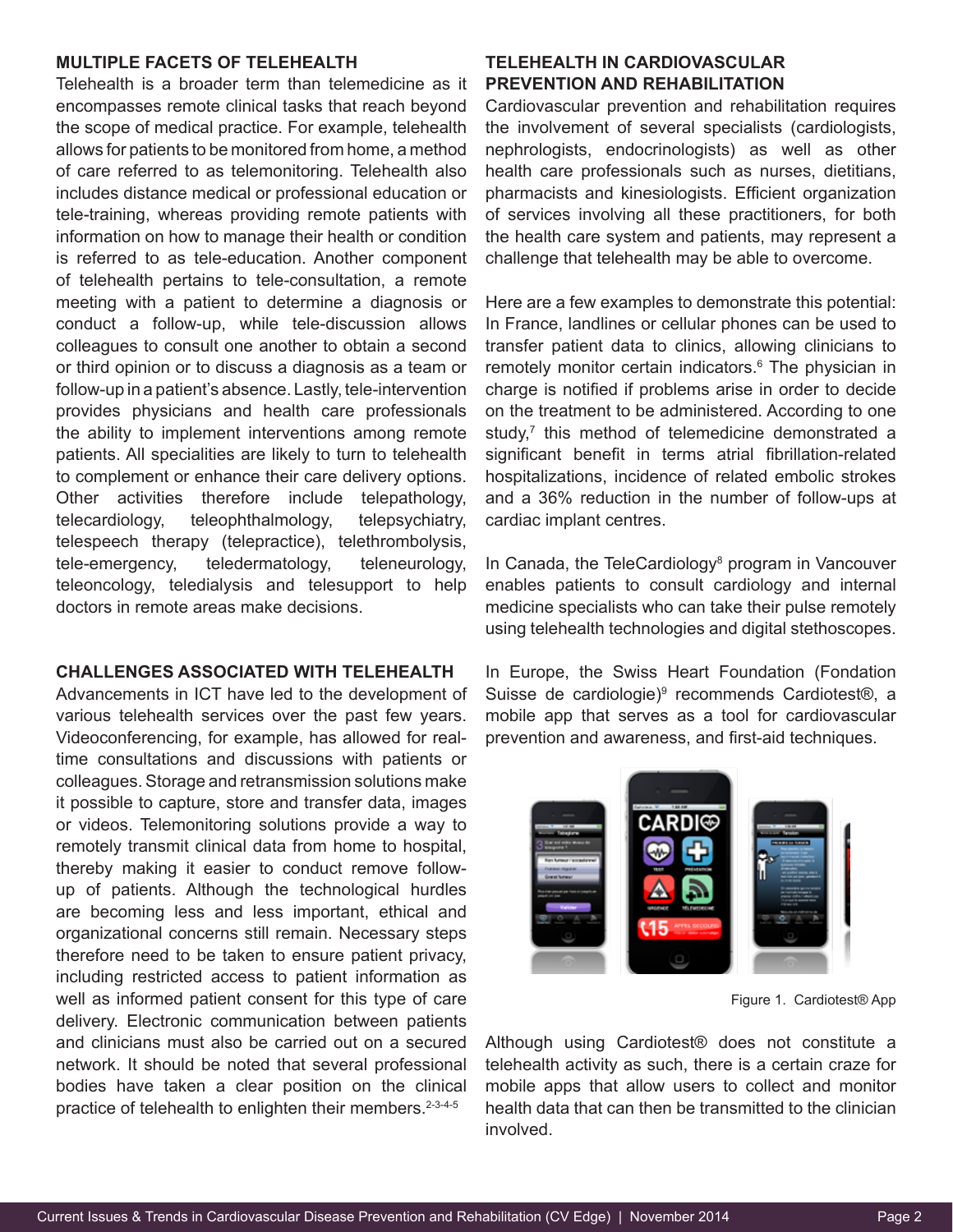In addition to this growing interest among people to manage their health or condition using electronic communication devices, it is also apparent that people are willing to change how they access health care services.10 With technology at the ready and patients more and more in favour of using it to manage their health, telehealth definitely constitutes an option to consider for improving or complementing cardiovascular prevention and rehabilitation services.

## **REFERENCES**

*1. Canada Health InfoWay(2011).Telehealth Benefits and Adoption: Connecting People and Providers Across Canada. Available at https://www.infoway-inforoute.ca/ index.php/resources/reports/benefits-evaluation?start=35*

*2. The College of Physicians and Surgeons of Ontario. Telemedicine College policy. Available at http://www.cpso.on.ca/policies-publications/policy/telemedicine*

*3. Canadian Nurses Association. Telehealth: The role of the Nurse. Available at http:// www.cna-aiic.ca/sitecore%20modules/web/~/media/cna/page-content/pdf-en/ps89\_ telehealth\_e.pdf*

*4. Collège des médecins du Québec. Énoncé de position. Télémédecine. (QuebecCollege of Physicians. Position Statement: Telemedine) Available at http:// www.cmq.org/MedecinsMembres/profil/commun/AProposOrdre/Publications/~/media/1B28E4682D374363B0E9F71BC25A4351.ashx*

*5. College of Physicians and Surgeons of New Brunswick. Regulation 13. Telemedecine.Available at http://www.cpsnb.org/english/Regulations/TelemedicineRegulation. htm*

*6. Web magazine published by the French National Authority for Health (HAS) Available at http://www.has-sante.fr/portail/jcms/c\_1271633/fr/telemedecine-/-telesurveillance-en-cardiologie*

*7. Mabo P, Victor F, Bazin P, Ahres S, Babuty D, Da Costa A, Binet D, Daubert JC. A randomized trial of long-term remote monitoring of pacemaker recipients (The COM-PAS trial). Eur Heart J. 2011; 1105-1111*

*8. Canada Health InfoWay.Available at https://www.infoway-inforoute.ca/index.php/ news-media/2012-news-releases/digital-stethoscopes-enable-remote-care-for-heartfailure-patients-across-vancouver-island*

*9. La fondation Suisse de cardiologie (SwissHeartFoundation). Available at http:// www.swissheart.ch/index.php?id=129&L=1*

*10. Snowdon, Schnarr&Alessi (2014). It's all about me. The personalization of Health Systems. Available at http://sites.ivey.ca/healthinnovation/files/2014/02/Personalized-Health-Systems-Exec-Summary-Feb24-final.pdf*

## **INTERESTING LINKS**

*https://www.infoway-inforoute.ca/ http://www.ehealthontario.on.ca/en/ http://otn.ca/en*



*Dr Warner Mampuya, MD PhD FRCPC*

## From the Editor

In a world increasingly dominated by electronic technology, interventions for cardiac rehabilitation and prevention can be delivered using innovative technology tools to promote a better uptake, adherence, communication and coordination between multidisciplinary professionals.

There are several studies on the impact of telehealth that demonstrated improved access to care, lower cost of delivery and, ultimately, improved patient outcomes.

Telehealth and Telemedicine may appear to be very similar and the nuance between the two may be subtle. There are nonetheless some important differences. Telehealth is typically used as the more general term to describe remote healthcare education and administration. It involves the electronic transfer of medical information for the purpose of patient care. Telemedicine on the other hand refers specifically to the use of technologies to deliver patient care services, i.e., remote clinical services.

Recent developments in physiological monitoring, information processing, and communication technologies have shown that these new technologies (internet, phone and other communication tools) can improve healthcare providers' ability to give multimodal feedback to the patients regularly and enable the use of other multimedia formats.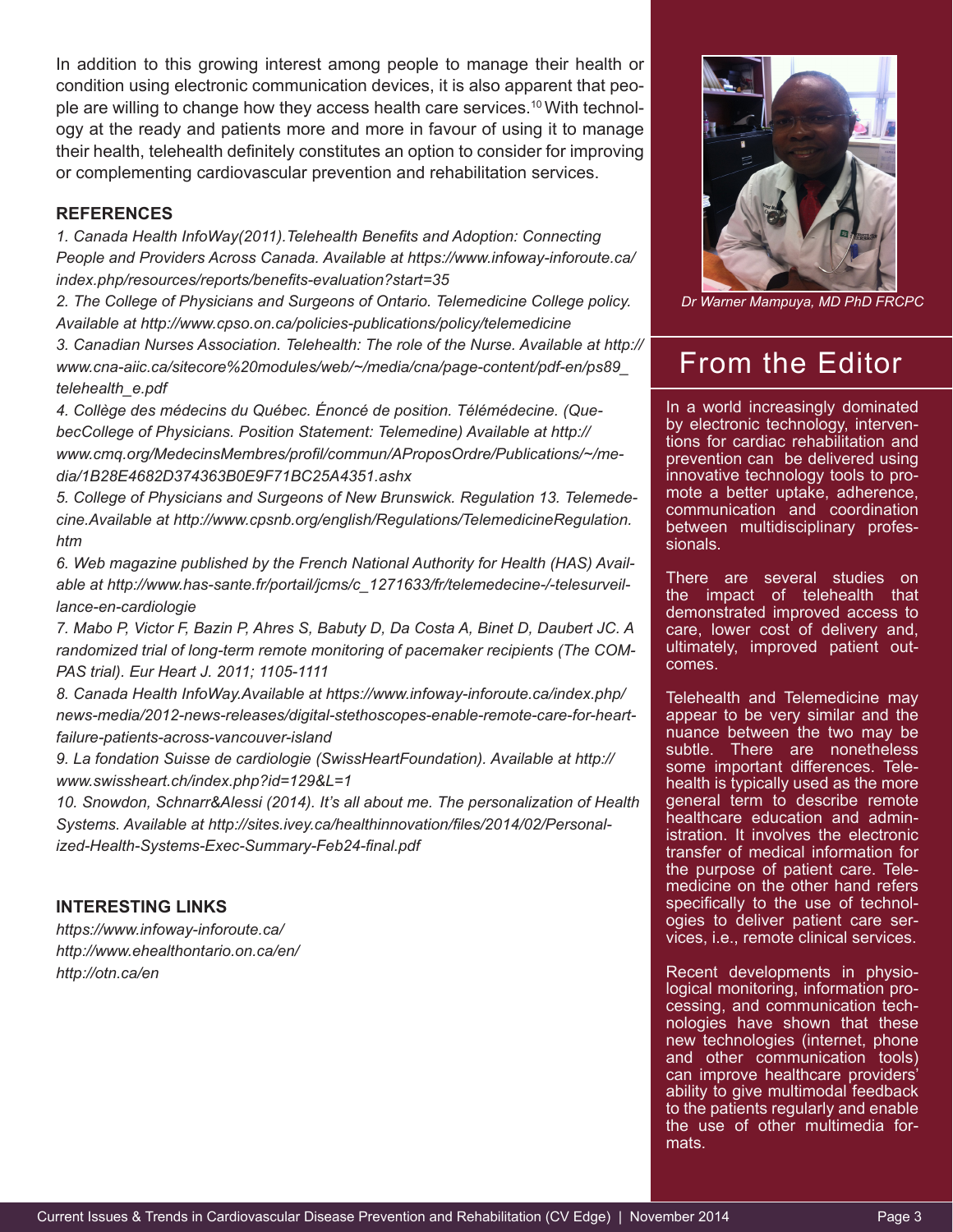## **Emerging Opportunities For The Secondary Use of Data From The Electronic Health Record**

*Andrew Grant MB, ChB, MRCP, FRCPC, DPhil, FACMI, Collaborative Research for Effective Diagnostics, Faculté de Médecine et Sciences de la Santé, Université de Sherbrooke, Québec.*

The electronic health record is becoming more and more a complete source of information about patient care. There are several ongoing imperatives that continue to improve data quality in health care institutions, and in the sharing of data between institutions as well as pharmacies,with the eventual goal that there is a single personal lifetime health record reflecting continuity of care.

Clearly data quality depends on respect of standards, such as those affecting terminology and communication.1,2,3,4 In more technical language the aim is to achieve semantic interoperability, that is the receiver system of information understands exactly the sender system of that information.

Data in clinical care systems is operational and designed to enable transactions such as recording a clinical observation or prescribing a medication, however in general transactional systems have limited capacity to support data analysis. Secondary use of data refers to the exploitation of already existing data. The source data should be persistent, that is once recorded in the original system they should not be subject to change; for example if the blood pressure was different the next day this would be an additional data item. Source data can therefore be transferred to a complementary database more suited for analysis, sometimes referred to as a datawarehouse which is the name used in this article.

A clinical data warehouse (CDW) refers to a set of clinical data used for analytical purposes relevant to a health context.5,6 It can refer to a local, regional or wider context. It can

be integrated with data from other relevant sources such as budget data. In planning a CDW there needs to be a sequence of meetings that identify the analyses likely of interest, then the categories (dimensions) of relevant data such as location of care, laboratory tests etc., and facts or measures tables such as length of stay should be specified. Data may need to be organised into a consistent format before uploading to the CDW.

Secondary data analysis essentially now enables, to some extent for the first time, feedback of the relation between interventions and outcomes in the real practice setting as distinct from experimental.<sup>7</sup> It provides opportunities at different levels, in particular a) practice data can be team reviewed from the perspective of quality assurance; b) it can be used to assess impact of introducing a new technology and is increasingly a tool for post-market surveillance; c) it can be used for surveillance such as prevalence of infections or variation in the use of antibiotics;<sup>8</sup> d) it can help policy making; e) it can lead to novel observations such as revealing an unexpected drug effect; f) it can support education.

The access to longitudinal data from the electronic health record also enables the description of the clinical phenotype that is to be able to distinguish how different persons vary in their response to disease and treatment and in their ultimate outcome. It is becoming a priority to be able to associate this phenotype data to genotype data from new genomic discoveries to eventually identify new biomarkers that will influence the choice of therapy, the goal of personalised medicine<sup>9</sup>.

Because of their multidisciplinary nature, rehabilitation activities lend themselves particularly well to telerehabilitation, as well as to tele- expertise and teletraining.

This offers interesting prospects for the delivery and expansion of cardiacrehabilitation programs beyond the setting of supervised, structured, and groupbased rehabilitation, and will help increase enrolment, reduce risk factors and improve the benefit-cost ratio.

This edition of CV Edge explores different aspects of these new technologies and their impacts on cardiac rehabilitation and prevention. We have two featured articles.

In the first one, professor Sylvie Jetté summarizes the benefits and challenges of telehealth and its various components in cardiovascular prevention and rehabilitation. In the second article, Dr Grant talks about clinical, research and organisational benefits of efficient and effective secondary use of patient care data.

In the research in progress section, we have a study by Dr. Paredes and his team at the **Sherbrooke University Hospital** on the feasibility of a total remote follow-up of patients with pacemaker. This interesting study shows that remote follow-up without compromising patients safety is possible. Our program profile features the cardiac rehabilitation program at the University of Ottawa Heart Institute which added three new Tele-Rehabilitation Cardiac Exercise Programs to their menu to better serve their rural patients. This will certainly inspire more programs to move in that direction. It will be interesting to follow up on the results of this pilot project.

I encourage you to read the bulletin and continue to contribute to its improvement.

I hope you enjoyed the CACPR annual meeting in Vancouver. We will bring you the highlights in the next edition. $<sup>1</sup>$ </sup>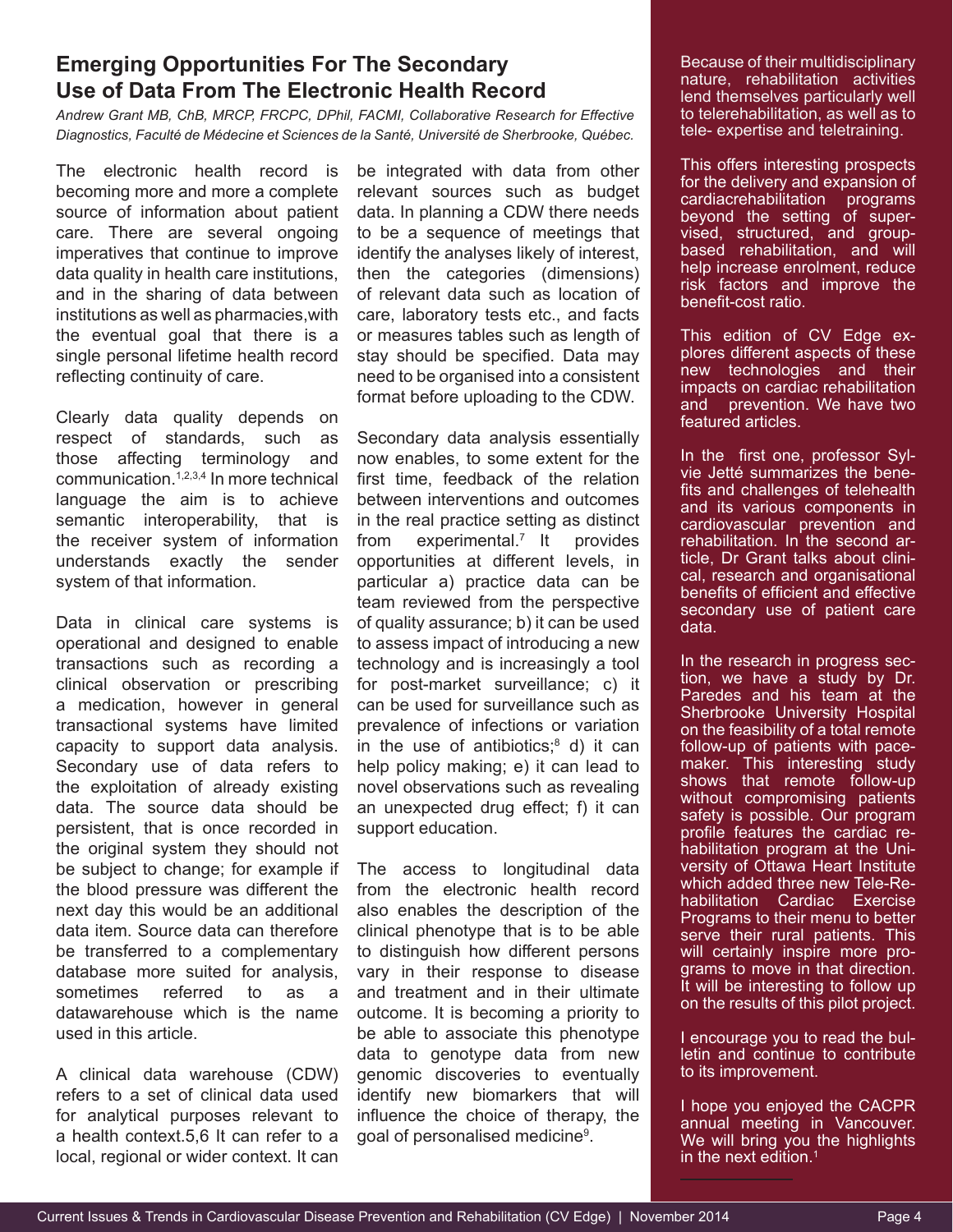Analysis can be from clinical or organisational perspectives or a mixture of both.<sup>10</sup> Figure 1 shows an experimental dashboard for cardiology. In the right hand screen ICD 10 codes for cardiology diseases, individual or grouped e.g. heart failure, can be selected as well as emergency room care only, hospitalisation, sex, age, date, time and hospital site. This will give sub-population of interest and the left hand block of screens access to information about their profiles of test and drug use as well as mean length of stay and rate of rehospitalisation.



Figure 1: Cardiology dashboard

The dashboard is an easy to operate visual presentation of data relationships. Other query tools can be used to detect particular patient characteristics such as clinical trial eligibility and there are increasingly available sophisticated tools for data extraction and statistical and trend analysis.

The CDW needs to be under the supervision of a clear governance structure, that ensures patient and project confidentiality, responsible to the institution and in consultation with the ethics review board. Studies can be undertaken without accessing the patient identity (anonymized). Some studies need to regroup several data on the same patient in which case a patient can be given an arbitrary code number that can replace his identifier (pseudonymized).

A further essential is the maintenance of metadata i.e. data about the data in the CDW. This concerns any information to be understood for proper use of CDW data. For example, if a laboratory test changed its reference range this should be recorded so that data being obtained from the CDW about the same test before and after change of reference can be properly interpreted. Uncertainty about a diagnosis must be retained. Errors of recording source data that are

subsequently corrected must be communicated to the CDW as a revision of previously provided data. These different metadata should be organised and be readily available to the CDW user. Furthermore a regular audit should be envisaged reviewing general patterns of data access and use, specific re-identification of pseudonymized data, security management processes and practices, and processes related to data quality and integrity.

There is no doubt that efficient and effective secondary use of patient care data and the clinical data warehouse now becoming possible will have profound clinical, research and organisational benefit.

## **REFERENCES**

- *1. www.ihtsdo.org*
- *2. www.iso.org (Committee 215).*
- *3. www.hl7.org*
- *4. www.ihe.net*

*5. International Standards Organisation TC 215. Health informatics – Good principles and practices for a clinical data warehouse. 2006; ISO Technical Report 22221.*

*6. International Standards Organisation TC 215. Health informatics – Deployment of a clinical data warehouse. 2010; ISO Technical Specification 29585.*

*7. Jamtvedt G, Young JM, Kristoffersen DT, O'Brien MA, Oxman AD. Audit and feedback: effects on professional practice and health care outcomes. Cochrane Database Syst Rev. 2006; (2).*

*8. Valiquette L, Cossette B, Garant MP, Diab H, Pepin J. Impact of a reduction in the use of high risk antibiotics on the course of an epidemic of clostridium difficile associated disease by the hypervirulent NAP1/027 strain. Clin Infect Dis 2007;45:S112-21.*

*9. Choi IY, Kim TM, Kim MS, Mun SK, Chung YJ. Perspectives on clinical informatics: integrating large-scale clinical, genomic, andhealth information for clinical care.Genomics Inform. 2013;11(4):186-90.*

*10. Grant A, et al. Integrating feedback from a clinical data warehouse into practice organisation. Int J Med Inform. 2006; 75(3-4):232–239.*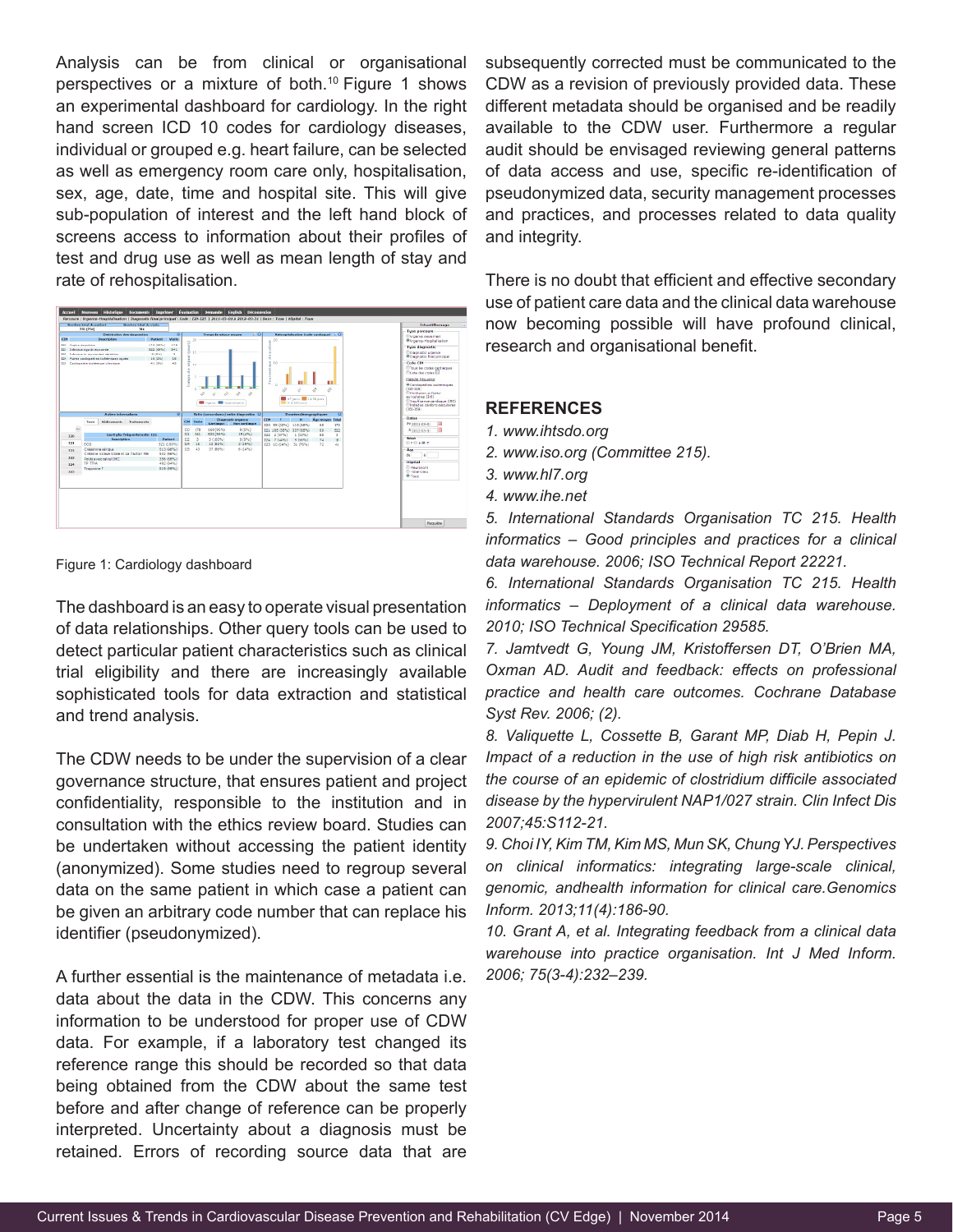# Research in Progress

## **Total Remote Pacemaker Follow-Up as Replacement of Standard Pacemaker Clinic**

*Tamas Z FULOP, MD, Marie-Christine LORD, MD; Marijke A. WOOTERLOOD, Mariano BADRA MD, Jean-François ROUX MD, Félix AYALA-PAREDES, MD, PhD, Department of Medicine, Cardiology Division, University of Sherbrooke, Quebec, Canada.*

## **BACKGROUND**

Pacemakers have been used to manage heart rhythms for more than 50 years. Evolution allowed for more settings, functions and store capabilities to offer better treatment to patients. In most of follow up (f-u) visits there is no other action than retrieval of device information and check of battery and lead integrity. The absolute need for an office visit imposes a heavy burden to patients, relatives and health system. When a device dysfunction is encountered, it is usually present weeks or months before the in office visits. Technical advances try to reduce the follow-up burden for patients and the related workload for hospital staffs. As of now, few studies are available, mainly in small series of patients that prove that remote monitoring is a safe and reliable replacement to standard pacemaker clinics 1-3 to ensure the good functioning of pacemakers and to timely detect clinical problems. However longterm data are scarce and their impact on workload is even less well documented.

## **METHODS**

A retrospective cohort study was conducted at the Sherbrooke University Hospitals. The study population included all patients of the pacemaker clinic with a Biotronik pacemaker with Home Monitoring (HM) technology<sup>7</sup>. No funding from the company was given for this project nor did they overlook any part of the project.

Biotronik HM system consists of a transmitter device plugged near the patient's bed, with an automated algorithm, retrieving device information once daily, compiling information in a remote secure server easily accessed from any internet device, and with alerts programed by the physician in charge arriving to either the clinic or personal handheld device when a device malfunction is noted or a clinical condition is detected.

## **STUDY DESIGN**

Once the device was implanted, the patient was scheduled for a wound and parameter adjustment visit between 6-8 weeks following the surgery; the explanation of the HM system and consent for remote monitoring was realised, and the patient was instructed either to come directly to the pacemaker clinic if a clinical need arose from his/her side (no appointment

needed), or if a device alert prompted us to call the patient for an in office visit.

All patients had their EMR chart verified and all pacemaker visits were recorded as well as all other hospital and office visits. The online Biotronik's HM database was used to record all alerts and messages from the pacemaker. Patients refusing the HM system, or implanted after May 1st, 2011, were excluded. HM technology was available for ICD and selected pacemaker patients since 2005 and became available to all new implants and compatible pacemakers since the beginning of 2009. A follow-up period was at least demanded at the moment of data reviewing.

The number of alerts, clinical follow-ups and visits was compared to the usual follow-up visit schedule in use at the CHUS (Table 1); it includes a mandatory visit 6-8 weeks post-implant to assess the wound and one visit every six months thereafter. Alerts and messages coming from the HM system were sorted as Administrative (inscription, no message or HM deactivated) or Clinical with or without (phone call count as no visit) visit required.



Table 1: Pacemaker follow-up at Sherbrooke University Hospitals

We sought to compare the number of medical visits needed in HM only patients compared to the standard f-up schedule.

### **STATISTICS**

Analyses were made with the Statistics department of the CRC of Sherbrooke. The appropriate analyses for normally distributed data were performed. For the analysis of the results, Wilcoxon test was used and Z scores were calculated. The results are mean values with standard deviation and interquartile range (25-75).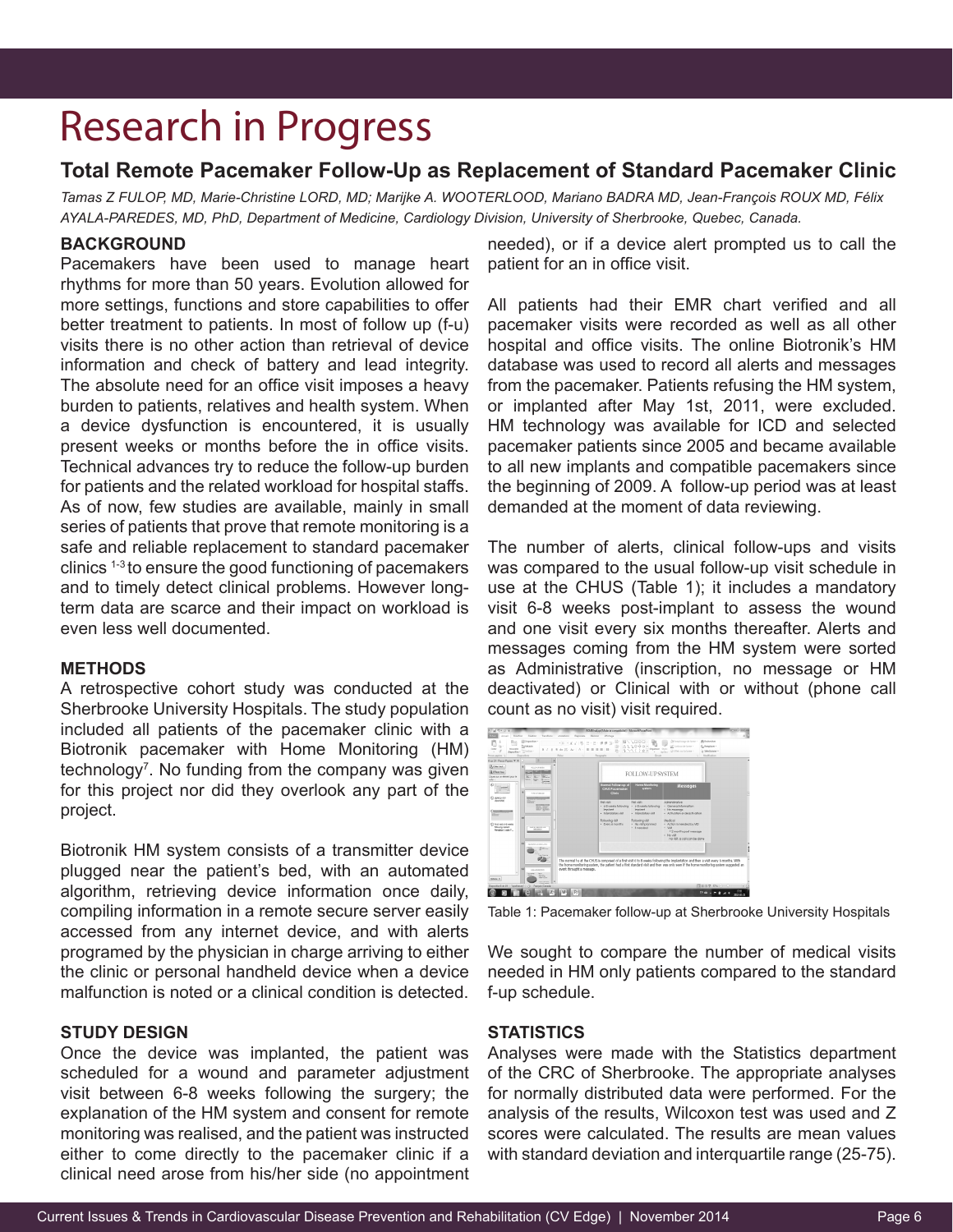#### **RESULTS**

The database was closed in December 2011 and all data is accurate as of that date. 234 patients received an HM capable Biotronik pacemaker. Of this number 45 patients were excluded on the basis of being deceased, being lost to follow-up (other province implants) or mostly by having their HM activated after May, 2011. The remainder 189 patients were included in our study (Figure 1).



Figure 1: Study population inclusion process (HM: Home Monitoring)

The mean age was 72.9 years (± 11.9 yrs, median 76 yrs, range 66-81 yrs) with the extremes being 23 and 92 years old. The majority of the patients were men (60.8%)(Table 2).The mean follow-up with home monitoring system was 20.6 months  $(\pm 8.7)$  with the maximum being 83 months. The mean delay before the HM activation was 5.0 months  $(\pm 11.3)$ . The mean number of visits expected for the duration of our followup for the conventional approach is  $3.70$  ( $\pm$  1.45). In our population, the mean number of visit for the same period was 2.21 (±2.28) (Table 2). This result includes all the visits made to the cardiology department and/or when a pacemaker interrogation was needed no matter the reason. If we consider only the visits made due to a scheduled pacemaker visit or subsequently to a HM message we found a mean number of 1.80  $(\pm 1.74)$ visits. Visits demanded by the treating cardiologist, during an ED visit or before a surgery, represent a mean 0.41 (±0.97) visits.

| <b>Characteristics</b>  |          |             |                                           |
|-------------------------|----------|-------------|-------------------------------------------|
| Age                     |          |             |                                           |
|                         | Mean     |             | $72,9 \text{ yrs}$ $\pm 11,9 \text{ yrs}$ |
|                         | Median   | 76 yrs      | 66-81 yrs                                 |
|                         | Extremes | 23 - 92 yrs |                                           |
| Sex                     |          |             |                                           |
|                         | Male     | 115         | 60.8%                                     |
|                         | Female   | 74          | 39,2%                                     |
| Pacemaker               |          |             |                                           |
|                         | Cs-DRT   | 111         | 58,7%                                     |
|                         | Evia     | 19          | 10,1%                                     |
|                         | Philos   | 44          | 23,3%                                     |
|                         | Ss       | 15          | 7,9%                                      |
| Pacing                  |          |             |                                           |
|                         | DDD      | 24          | 12,7%                                     |
|                         | DDD-R    | 115         | 60.8%                                     |
|                         | WI       | 1           | 0,5%                                      |
|                         | CLS      | 49          | 25,9%                                     |
| Pacemaker<br>Indication |          |             |                                           |
|                         | Syncope  | 32          | 16,9%                                     |
|                         | AV blocs | 64          | 33,8%                                     |
|                         | SSS      | 93          | 49.2%                                     |

With HM remote only schedule the patients saved at least one visit (1.49, p<0.001) over a period of almost two years (20.6 months) and an even greater reduction was noted for pacemaker only visits with close to two visits saved over the same period of time (1.90 absolute number of visits saved, p<0.001).(Table 3)

| Caracteristics |                 |      |      |             |
|----------------|-----------------|------|------|-------------|
|                |                 | Mean | ± SD | <b>IQR</b>  |
| HM delay       |                 |      |      |             |
|                | Month           | 5,03 | 11,3 |             |
| HM F-U         |                 |      |      |             |
|                | Months          | 20.6 | 8,7  | 14,52-25,25 |
| Standard F-U   |                 |      |      |             |
|                | Visit           | 3,7  | 1.45 | 2,69-4,47   |
| HM F-U         |                 |      |      |             |
|                | Visit (All)     | 2,21 | 2,28 | $1,0-3,0$   |
|                | Visit(primary)  | 1,8  | 1,74 | $1,0-2,0$   |
| Message        |                 |      |      |             |
|                | Clin (no visit) | 1,67 | 3,94 |             |
|                | Clin (visit)    | 0,37 | 1,89 |             |
|                | Adm             | 7,31 | 6,32 | $4,0-9,0$   |

Table 3: Results

(F-U; follow-up, HM; home monitoring, clin; clinical, Adm; administrative)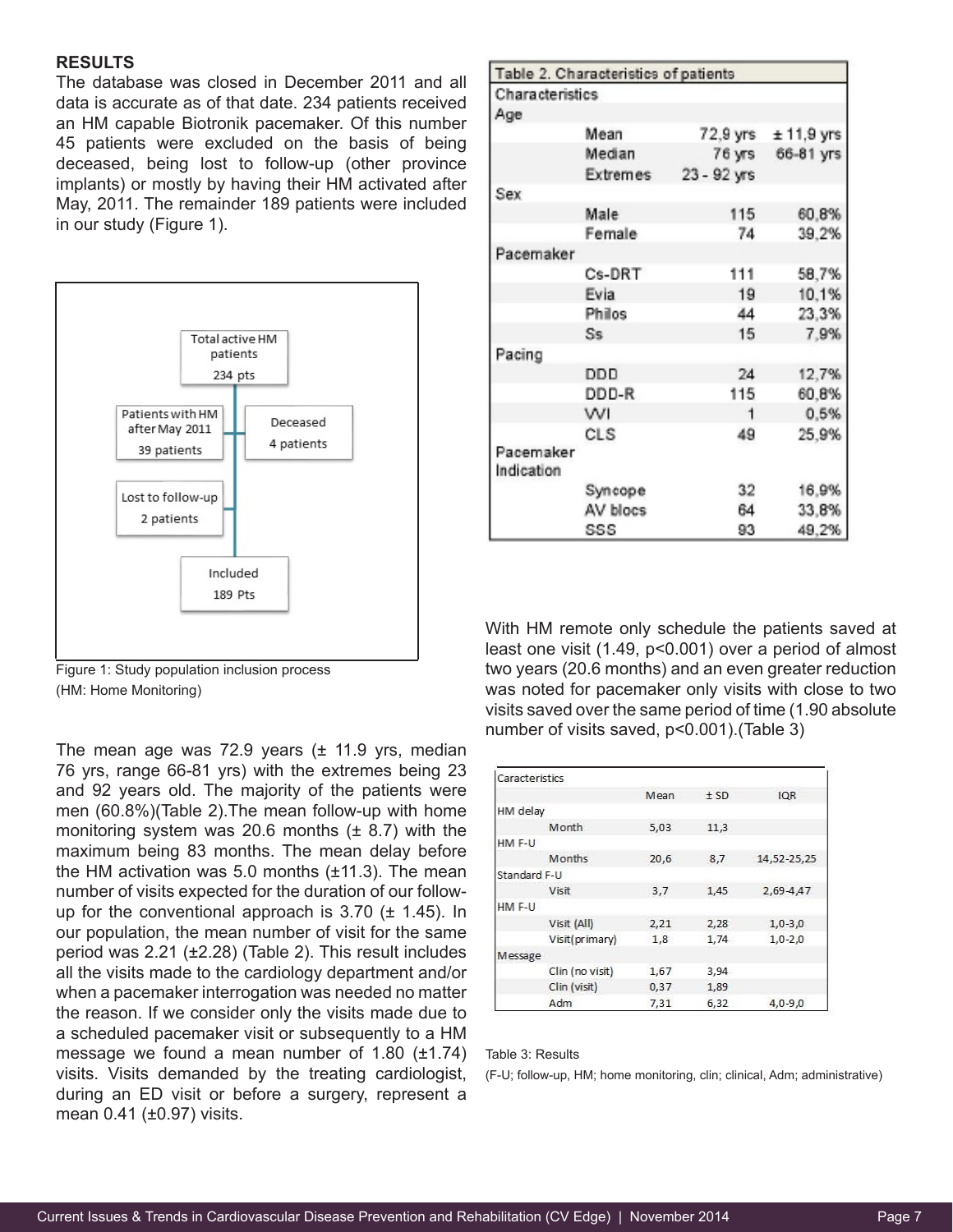Most of HM alerts during the study period were administrative ones with a mean  $7.3$  ( $\pm$  6.3) messages par patient. There were few clinical alerts with a mean 1.67 (±3.9) and even fewer alerts required a visit with a mean of  $0.37$  ( $\pm$ 1.9) per patient for the whole duration of the follow-up. Some patients had unnecessary visits scheduled due to late activation of the HM system on a compatible device installed before 2009. This was attributed to the automatic visit scheduling. These visits are included in our results.

No pacemaker dysfunction was noted and no inappropriate dysfunction message was received.

The time to initiate remote follow-up was done with a median 5.03 months after implantation. This result is higher than present numbers since we offer remote device at the first follow-up since 2009. However, patient with remote monitoring compatible device installed between 2005 and 2009 had longer period before being offered remote follow-up affecting our results.

## **DISCUSSION**

The follow-up visits constitute a bothersome obligation for the active population and a stressful event for elderly pacemaker patients. In some occasion it can be a source of anxiety<sup>8</sup>. Older patients find it difficult to attend their appointments because of physical impairment, lack of transportation, forgotten or mistaken date or in our particular case, winter weather issues. These patients represent the vast majority of our population with a mean age of 73 years old. In this setting, offering an exclusively remote follow-up of the pacemaker seems a reasonable alternative.

Our results showed a significant reduction in total pacemaker visits compared to a usual expected. This reduction in visit schedule helps avoid missing work for younger patients and lowering transportation cost and accident risk for older ones. These improvements can facilitate treatment adherence and acceptance by lowering inconveniences<sup>9</sup>. We expect that the advantage of the HM system will become more important with longer follow-up time.

There were no pacemaker abnormalities noted with the HM systems and no patient had to be hospitalized for a pacemaker complication due to HM follow-up. On the other hand, there was no home monitoring missed complication, dysfunction or arrhythmia noted on

pacemaker clinic, office or ED visits.

In the great majority of the cases, the number of messages received via the HM systems is quite similar to the literature reported average of 2-12/year<sup>2</sup>.

The present results encourage us to continue to offer the HM device to all our eligible patients as soon as possible to reap the advantages. The mean activation delay for these patients was 5 months; beginning April 2009 all patients implanted with a HM pacemaker were offered remote only f-up included patients with implants old as 2005. From all compatible pacemakers available, around 10% of patients were deemed not eligible, refused remote only follow up. As the main advantage for the moment is in the patient's quality of life, remote only follow up should be reserved for the willing patient and a wish for the usual follow-up is always accepted (occurring in most cases in pacemaker replacement patients, used to standard follow-up for years and hesitating for a change). Activation of the remote monitoring probably should be realized at implant or during the mandatory first visit at 6-8 weeks.

There are limitations to our study. The follow-up period is still short and the number of patients is still low; this is a single center, retrospective cohort study with no control group. However, even with these limitations we are confident that our results are significant enough to show a clear trend toward the benefits that warrants the use of total remote monitoring of pacemaker devices to diminish follow-up burden in patients. These results could apply to any center offering pacemaker clinics and should show similar results. This remote follow-up technology is safe and efficient<sup>9</sup> and that has the potential to safely diminish medical visits as we showed with our results.

Telemedicine in cardiology would eventually help increase empowerment to our patients, as newer algorithms would eventually help close the circle, direct the information to the patient and let him or her to react to this information as a diabetic patient now adjust insulin doses without the need of a supervising physician.

## **CONCLUSION**

It is feasible to conduct a total remote follow-up to pacemaker patients; it saves unnecessary time in office visits without compromising safety.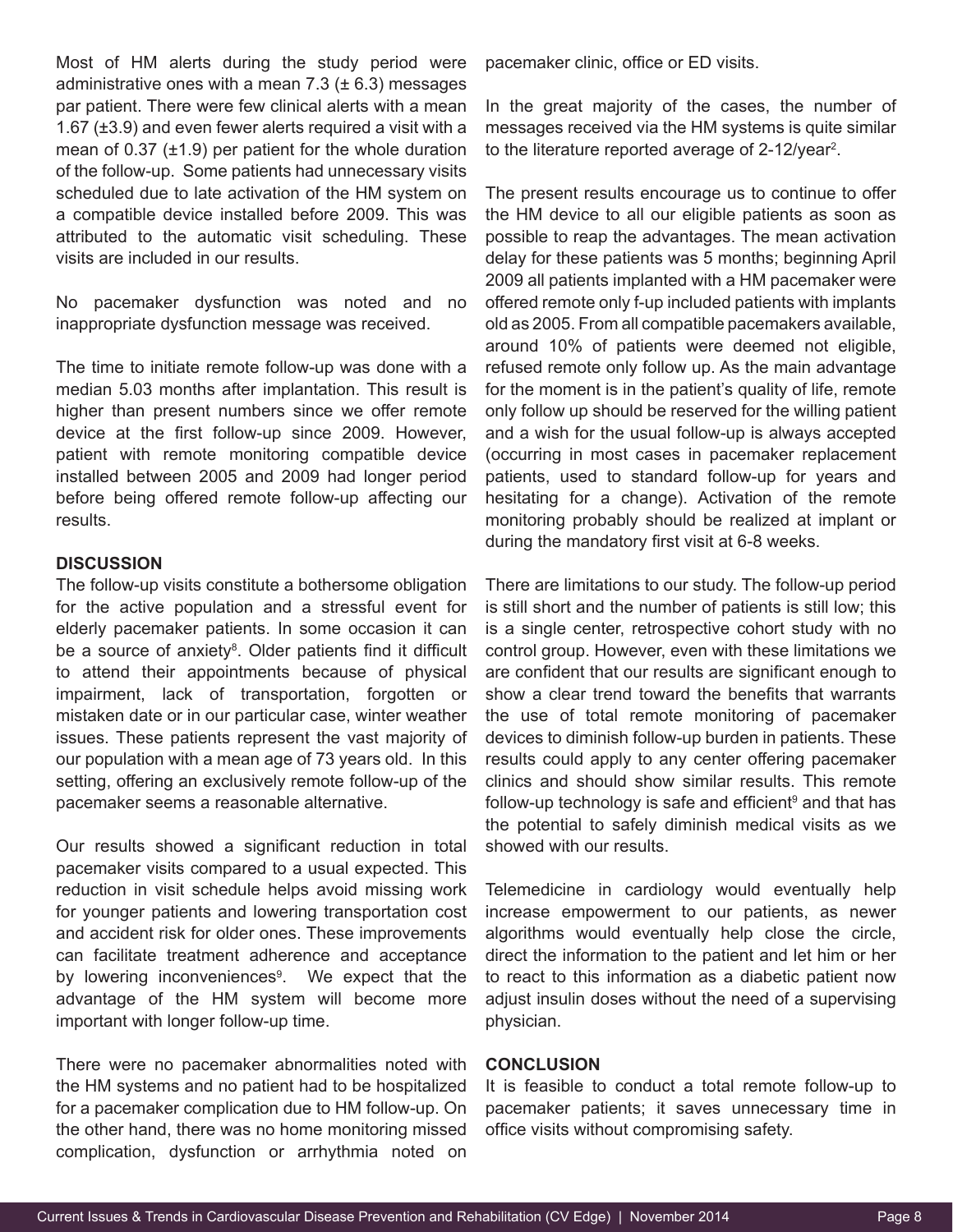#### **REFERENCES**

*1. Osca J, Sanchotello MJ, Navarro J, Cano O, Raso R, Castro JE, Olagüe J, Salvador A; Technical reliability and clinical safety of a remote monitoring system for antiarrhythmic cardiac devices Rev EspCardiol. 2009 Aug;62(8):886-95.*

*2. Burri H, Senouf D; Remote monitoring and follow-up of pacemakers and implantable cardioverter defibrillators, Europace. 2009 Jun;11(6):701-9*

*3. Movsowitz C, Mittal S; Remote patient management using implantable devices.J Interv Card Electrophysiol. 2011 Jun;31(1):81-90.Epub 2011 Feb 17.*

*4. Vinck I, De Laet C, Stroobandt S, Van Brabandt H; Legal and organizational aspects of remote cardiac monitoring: the example of implantablecardioverter defibrillators, Europace. 2012 Feb 15. [Epub ahead of print]*

*5. de Cock CC, Elders J, van Hemel NM, Expert consensus report on remote monitoring of implantable devices: the Dutch experience. Neth Heart J. 2012 Feb;20(2):51-2.*

*6. Theuns DA, Jordaens L, Use of remote monitoring in the management of system-related complications in implantable defibrillator patients. Neth Heart J. 2012 Feb;20(2):82-5.*

*7. Wallbrück K, et al., The value of permanent follow-up of implantable pacemakers--first results of an European trial. Biomed Tech (Berl). 2002;47 Suppl 1 Pt 2:950-3*

*8. Młynarski R et al., Changes in the mental and physical components of the quality of life for patients six months after pacemaker implantation., Cardiol J. 2009;16(3):250-3.*

*9. Mabo P, A randomized trial of long-term remote monitoring of pacemaker recipients (the COMPAS trial). Eur Heart J. 2012 May;33(9):1105-11. doi: 10.1093/eurheartj/ehr419. Epub 2011 Nov 29*

*10. Guédon-Moreau L, A randomized study of remote follow-up of implantable cardioverter defibrillators: safety and efficacy report of the ECOST trial. Eur Heart J. 2012 Dec 13. [Epub ahead of print]*

*11. Heidbüchel H, Potential role of remote monitoring for scheduled and unscheduled evaluations of patients with an implantable defibrillator. Europace. 2008 Mar;10(3):351-7. doi: 10.1093/europace/eun010. Epub 2008 Feb 1*

*12. Crossley GH, Clinical benefits of remote versus transtelephonic monitoring of implanted pacemakers, J Am CollCardiol. 2009 Nov 24;54(22):2012-9. doi: 10.1016/j. jacc.2009.10.001.*

*13. Pron G, Internet-based device-assisted remote monitoring of cardiovascular implantable electronic devices: an evidence-based analysis. Ont Health Technol Assess Ser. 2012;12(1):1-86. Epub 2012 Jan 1.*

*14. Movsowitz C, Mittal S, Remote patient management using implantable devices. J Interv Card Electrophysiol. 2011 Jun;31(1):81-90. doi: 10.1007/s10840-011-9548-2. Epub 2011 Feb 17.*

*15. Jung W, Rillig A, Birkemeyer R, Miljak T, Meyerfeldt U, Advances in remote monitoring of implantable pacemakers, cardioverter defibrillators and cardiac resynchronization therapy systems. J Interv Card Electrophysiol. 2008 Oct;23(1):73-85. doi: 10.1007/s10840-008-9311-5. Epub 2008 Sep 27*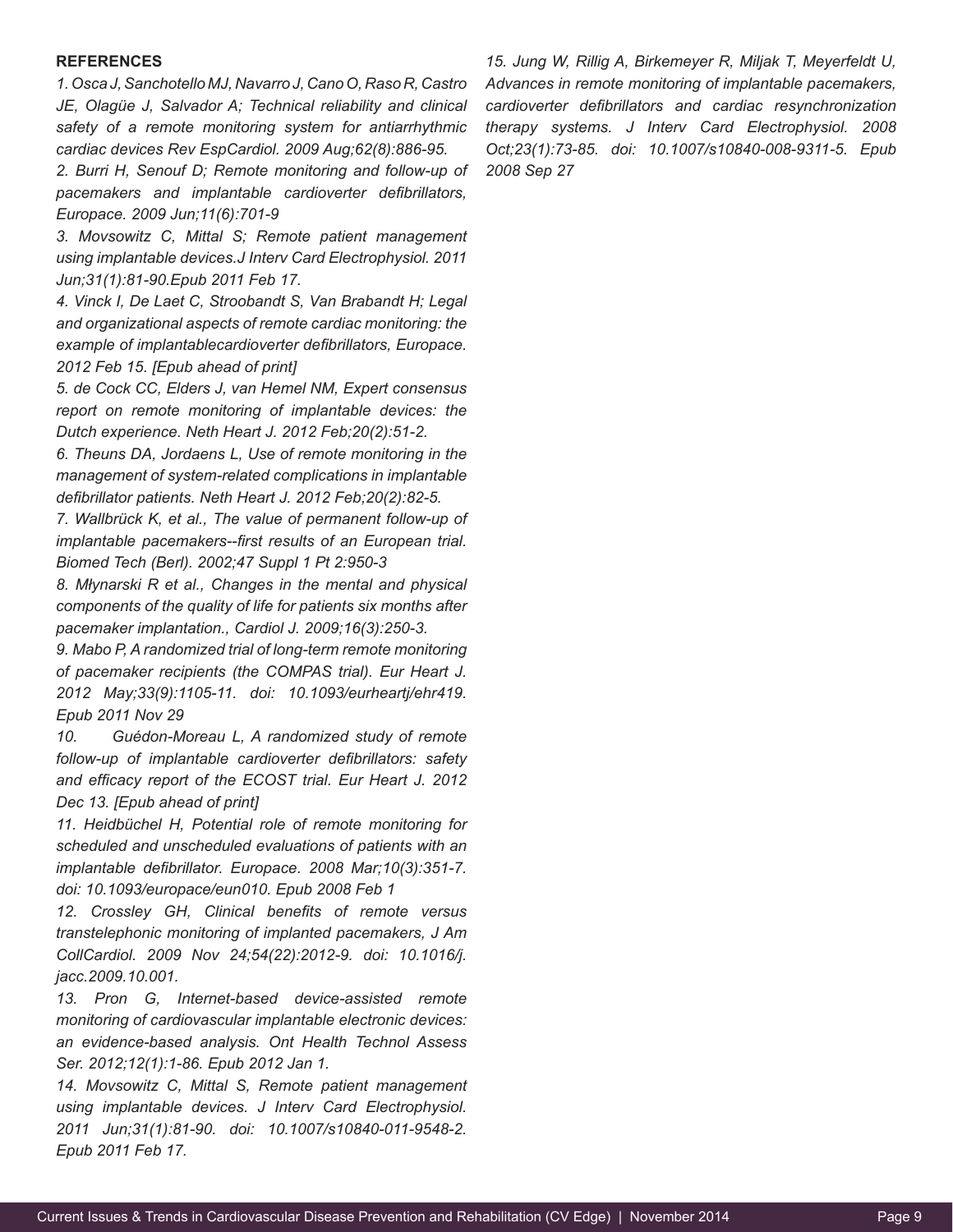## References and Reviews

*Kelly Angevaare, R.Kin., MSc, ACSM-RCEP; UHN Cardiovascular Prevention and Rehabilitation Program, Toronto, Ontario*

**E-counseling as an emerging preventive strategy for hypertension.**

*Nolan RP, Liu S, & Payne AYM. Curr Opin Cardiol. 2014; 29:319-323.*

Management of hypertension consists of concurrent interventions including pharmacotherapy, lifestyle counseling for regular exercise and a healthy, low-sodium diet, smoking cessation, and stress management. The importance of engaging patients in their self-management of hypertension is recognized by Nolan and colleagues who examine in their paper the additional benefit gained from patient education when supplementary support is provided, particularly through e-counseling interventions.

Popularity in providing health care from a distance through telephone, email, or videoconferencing continues to grow. The Internet itself has opened doors to what is termed e-counseling; a self-guided, interactive, and tailored means of delivering patient education. The opportunity to interact with peers and health professionals and the use of multimedia further supports adult learning. This paper comments on supporting evidence from a meta-analysis showing an average reduction in systolic blood pressure by 3.8 mmHg from participation in self-guided e-counseling.

Patient adherence is a driving factor for both shortterm and long-term success in the self-management of hypertension. The accessibility of self-guided e-counseling interventions developed by health professionals can be appealing to many patients. The challenge that remains, as Nolan and colleagues report, is in identifying standards for content and provision of regular feedback. Using cognitive behavioural therapy and motivational interviewing techniques as a guide, the authors suggest e-counseling activities such as goal-setting, self-monitoring, vicarious learning, managing barriers, and relapse prevention support should be included.

Nolan and colleagues present a good argument for the use of e-counseling to support patients' selfmanagement of hypertension. Establishing standards for e-counseling would strengthen future intervention research and assist in expanding its use to other chronic disease risk factors. Further developmental considerations would include sensitivity to culture, language, and literacy levels.

## **Use of mobile device applications in Canadian dietetic practice.**

*Lieffers JRL, Vance VA, & Hanning RM. Can J Diet Pract Res. 2014; 75:41-47.*

A survey was conducted by Lieffers et al. to determine the acceptability of smartphone application use among practicing registered dietitians in Canada. Quantitative and qualitative data were collected, examining reported use of smartphone applications, evaluation of available applications, perceived client interest, and endorsement.

Only 3% of eligible dietitians registered within Canada, consisting primarily of hospital (inpatient and outpatient) employees, responded to the survey. Close to 60% of the respondents reported to use applications at work for scheduling purposes and less so for practicerelated information. The majority of clients who had asked the dietitians about smartphone applications were adults interested in weight loss, general healthy eating, or diabetes. The most popular request was for calorie/food tracker applications. Less than half of the respondents (40.5%) had recommended their clients to use a mobile device application in the past. Expressed concerns included the lack of credible applications supported by reputable organizations containing Canadian-relevant content, the loss of focus on healthy eating through the use of calorie tracking applications, and that the use was unsuitable for certain populations (e.g., seniors, long-term care patients). The need for a mobile device data plan was also a barrier to use of these applications.

Numerous applications, including risk stratification, screening tools, and behaviour tracking tools are available for download onto mobile devices. New applications continue to be developed, competing for popularity. Survey results and the low response rate suggest the acceptance of smartphone application use in clinical practice remains low.

While the accessibility and potential efficiency of smartphone application use can be appealing to health professionals in clinical practice, employers and professional organizations might consider backing credible applications to improve buy-in.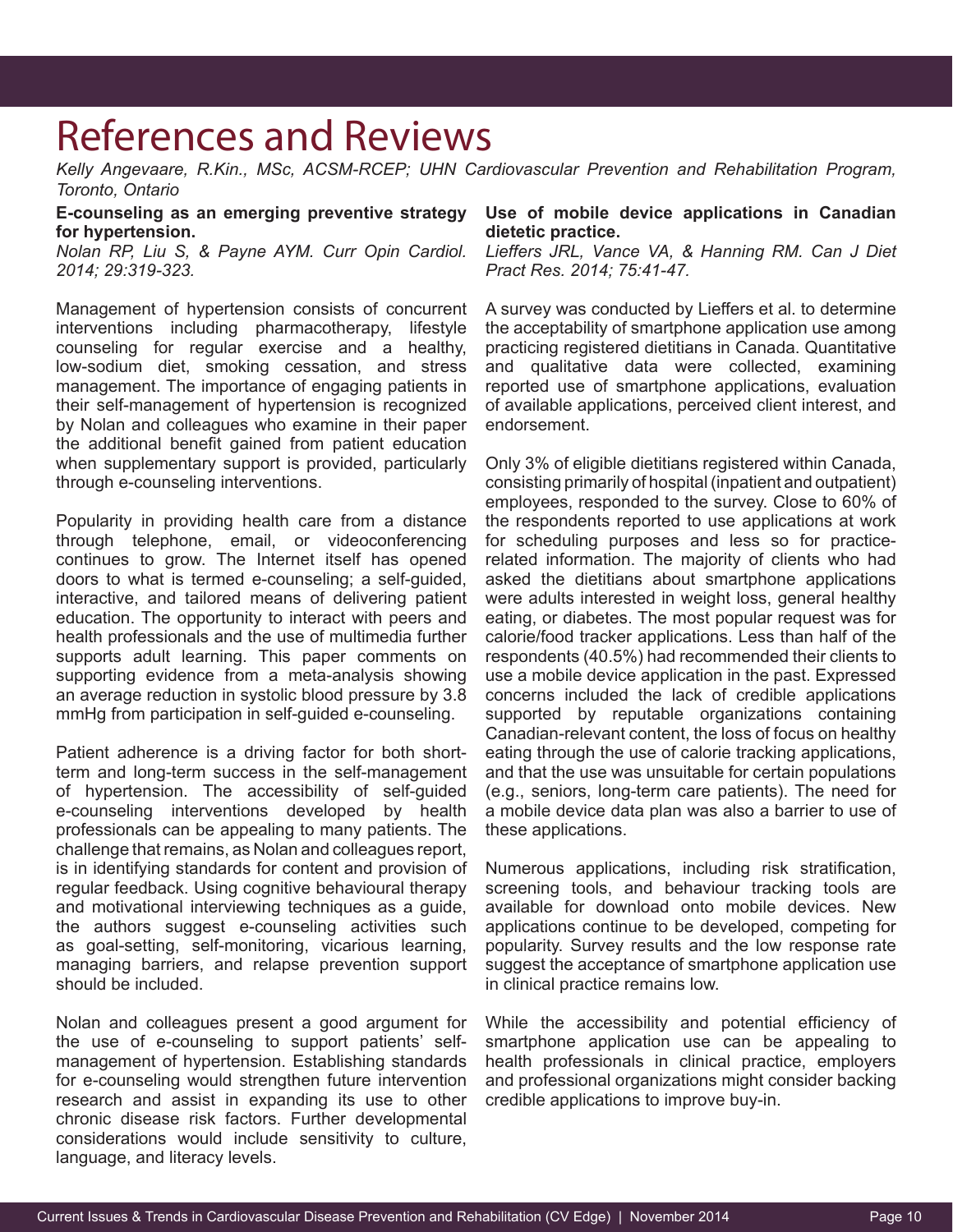## Program Profile

**The University of Ottawa Heart Institute welcomes telemedicine technology with three new Tele-Rehab Cardiac Exercise Programs** 

Katelin Gresty, Jennifer Harris, Jennifer Reed, Judy King

It is well known that secondary prevention cardiac rehabilitation programs are underutilized in North America somewhat due to low referral rates and poor patient enrollment.<sup>1,2</sup> One of the reasons that contribute to this, is that patients living in rural areas find it difficult to regularly attend organized centre-based programs.<sup>3</sup> A possible solution to this problem that has emerged over the last 10 years is the use of telemedicine technology in Cardiac Rehabilitation. This new form of technology has the potential to facilitate participation in Cardiac Rehabilitation programs among the rural population.

Interventions provided over the telephone were one of the first forms of "telemedicine" used in Cardiac Rehabilitation programs. With some patients still not having regular internet access at home, telephone based interventions continue to be a viable option to support this clientele. In 2014, a systemic review concluded that telephone interventions can further improve the benefits of regular cardiac rehabilitation through greater changes in modifiable cardiovascular risk factors.4 Today, the widespread use of smart phones and mobile devices have encouraged healthcare professionals to further embrace telemedicine concepts when developing interventions to expand their Cardiac Rehabilitation programs. Several controlled trials that have evaluated the efficacy of using mobile devices to complement regular programming have found that the use of mobile devices can result in greater improvements to exercise capacity and cardiac risk factor reduction than regular programming alone.<sup>5,6</sup> It has been suggested that this is due to the immediate feedback or reinforcement provided by the devices or due to the fact that the programs used by the devices can be highly personalized.<sup>7</sup> The internet is another medium that has been used to deliver telemedicine Cardiac Rehabilitation programs. Interventions involving online meetings where participants are asked to log in once per week to complete interactive education modules and online assessments have been shown to be beneficial for improving physical activity levels and result in few cardiovascular events.<sup>8,9</sup>

The Thunder Bay Regional Health Sciences Center was the first institution in Ontario to pioneer a form of

program delivery using self-contained portable video units to connect with smaller centers in the region using the Ontario Telemedicine Network (OTN) to deliver education, counseling, and exercise programs. Inspired by the increased access to care that the OTN is creating, and learning from Thunder Bay's well established Tele-Rehab program that is serving their very large and very rural cardiac rehabilitation population, the University of Ottawa Heart Institute added Tele-Rehab to their menu of programs in attempts to better serve their patients who live rurally. Health care professionals at the St. Francis Memorial Hospital in Barry's Bay, the Winchester District Memorial Hospital in Winchester, and the North Hastings Hospital in Bancroft were trained at the Heart Institute to be able to deliver Tele-Rehab Cardiac Exercise program that would be otherwise unavailable to local residents.

These new programs provide an opportunity for local residents to attend supervised exercise programs in their own communities instead of having to make the long commute to Ottawa or other Cardiac Rehabilitation centres. The community based Tele-Rehab Cardiac Exercise programs run concurrently with the exercise programs at the Heart Institute and are connected via teleconferencing technology. This connection allows participants in the community based programs to be part of the on-site programming in Ottawa while at the same time allowing the healthcare professionals at each location to connect with one another. For many rural programs the numbers of participants at any given time is low, so being connected with the larger Ottawa program gives the sense of being part of a larger group.

The 8-week program consists of 2 sessions of supervised aerobic exercise per week followed by a short strength training circuit and educational session. The aerobic exercise portion of the session is provided by the on-site healthcare professionals where the strength training and educational portions of each session is facilitated by exercise specialists at the Heart Institute through the teleconferencing technology.

Although these programs are running well, being new pilot programs they have yet to be formally evaluated. The University of Ottawa in tandem with the University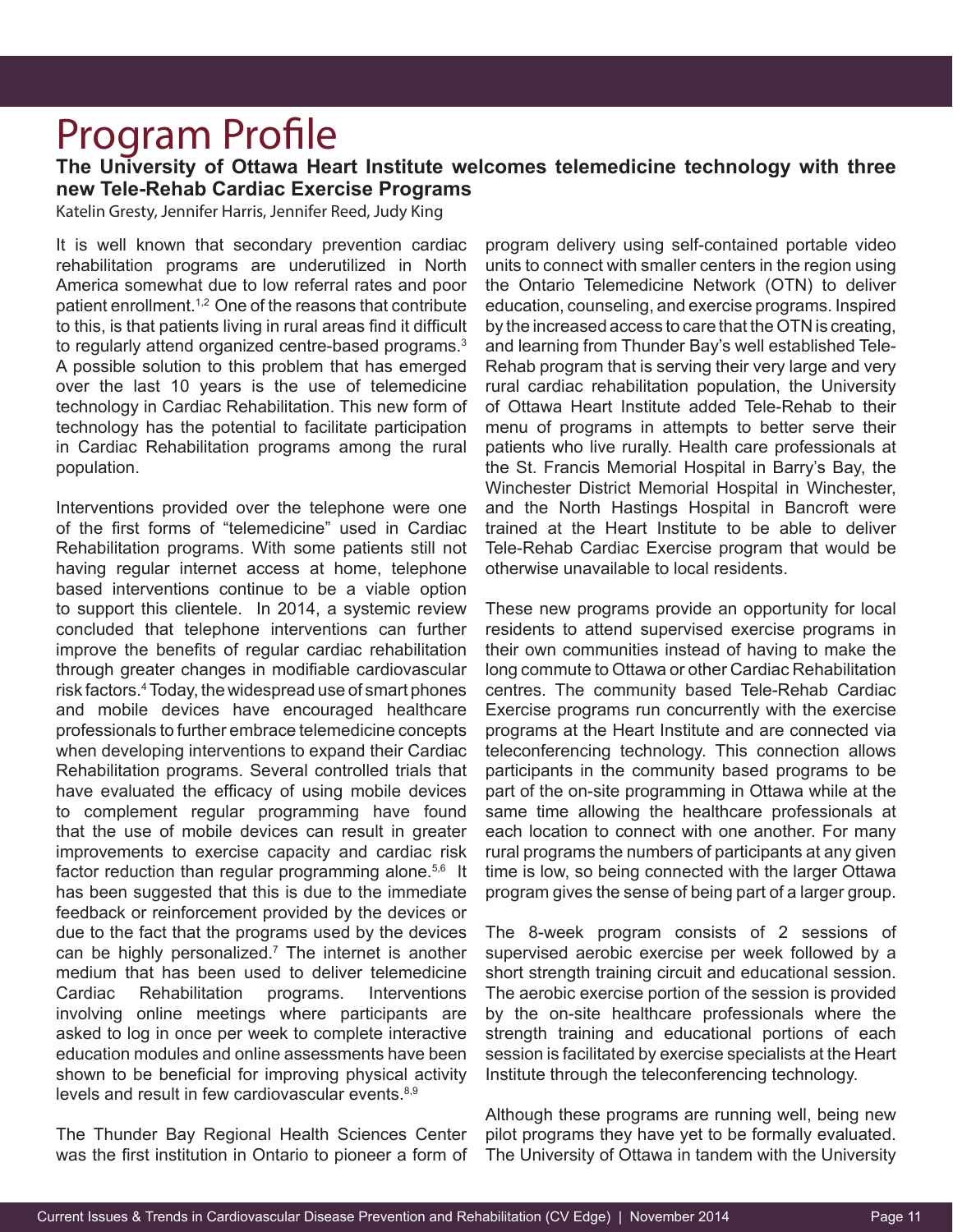of Ottawa Heart Institute is currently in the process of completing a formal evaluation taking into consideration both the quantitative and qualitative components of the programs.

The aim of the first half of the evaluation is to determine whether there are any notable changes to participants' modifiable cardiac risk factors upon completion of the community based Tele-Rehab Cardiac Exercise programs. The second half of the program evaluation will aim to describe the overall experiences of the people who participate in the program as well as the administrators who provide the programs. With the information obtained from this evaluation the researchers will be able to provide personalized recommendations to each hospital site. By learning from this formal evaluation of the 3 local programs early on, the hope is that the model can be translated to other programs in the future.

#### **REFERENCES**

*1. Brown TM, Hernandez AF, Bittner V, et al. Predictors of cardiac rehabilitation referral in coronary artery disease patients: findings from the American Heart Association's Get With The Guidelines Program. J Am Coll Cardiol. 2009;54:515-21.*

*2. Yohannes AM, Yalfani A, Doherty P, et al. Predictors of drop-out from an outpatient cardiac rehabilitation programme. Clin Rehabil. 2007;21:222-9.*

*3. Jackson L, Leclerc J, Erskine Y, Linden W. Getting the most out of cardiac rehabilitation: a review of referral and adherence predictors. Heart. 2005;91:10-14.*

*4. Kotb, A. The impact of telemedicine in the Rehabilitation of patients with heart diseases. University of Ottawa. Department of Epidemiology and Community Medicine. 2014;15-60.*

*5. Korzeniowska-Kubacka I, Dobraszkiewicz-Wasilewska B, Bilinska M, Rydzewska E, Piotrowicz R. Two models of early cardiac rehabilitation in male patients after myocardial infarction with preserved left ventricular function: comparison of standard out-patient versus hybrid training programmes. Kardiol Pol. 2011;69:220-226.*

*6. Blasco A, Carmona M, Fernandez-Lozano I, Salvador CH, Pascual M, Sagredo PG, Somolinos R, Munoz A, Garcia-Lopez F, Escudier JM, Mingo S, Toquero J, Monivas V, Gonzalez MA, Fragua JA, Lopez-Rodriguez F, Monteagudo JL, Alonso-Pulpon L. Evaluation of a telemedicine service for the secondary prevention of coronary artery disease. J Cardiopulm Rehabil Prev. 2012;32:25-31.*

*7. Pfaeffli L, Maddison R, Whittaker R, Stewart R, Kerr A, Jiang Y, Kira G, Carter K, Dalleck L. A mhealth cardiac rehabilitation exercise intervention: findings from content development studies. BMC Cardiovas Disord. 2012;12:36.*

*8. Southard BH, Southard DR, Nuckolls J. Clinical trial of an internet-based case management system for secondary prevention of heart disease. J Cardiopulm Rehabil. 2003;23:341-348.*

*9. Zutz A, Ignaszewski A, Bates J, Lear SA. Utilization of the internet to deliver cardiac rehabilitation at a distance: a pilot study. Telemed J E-Health. 2007;13:323-330.*